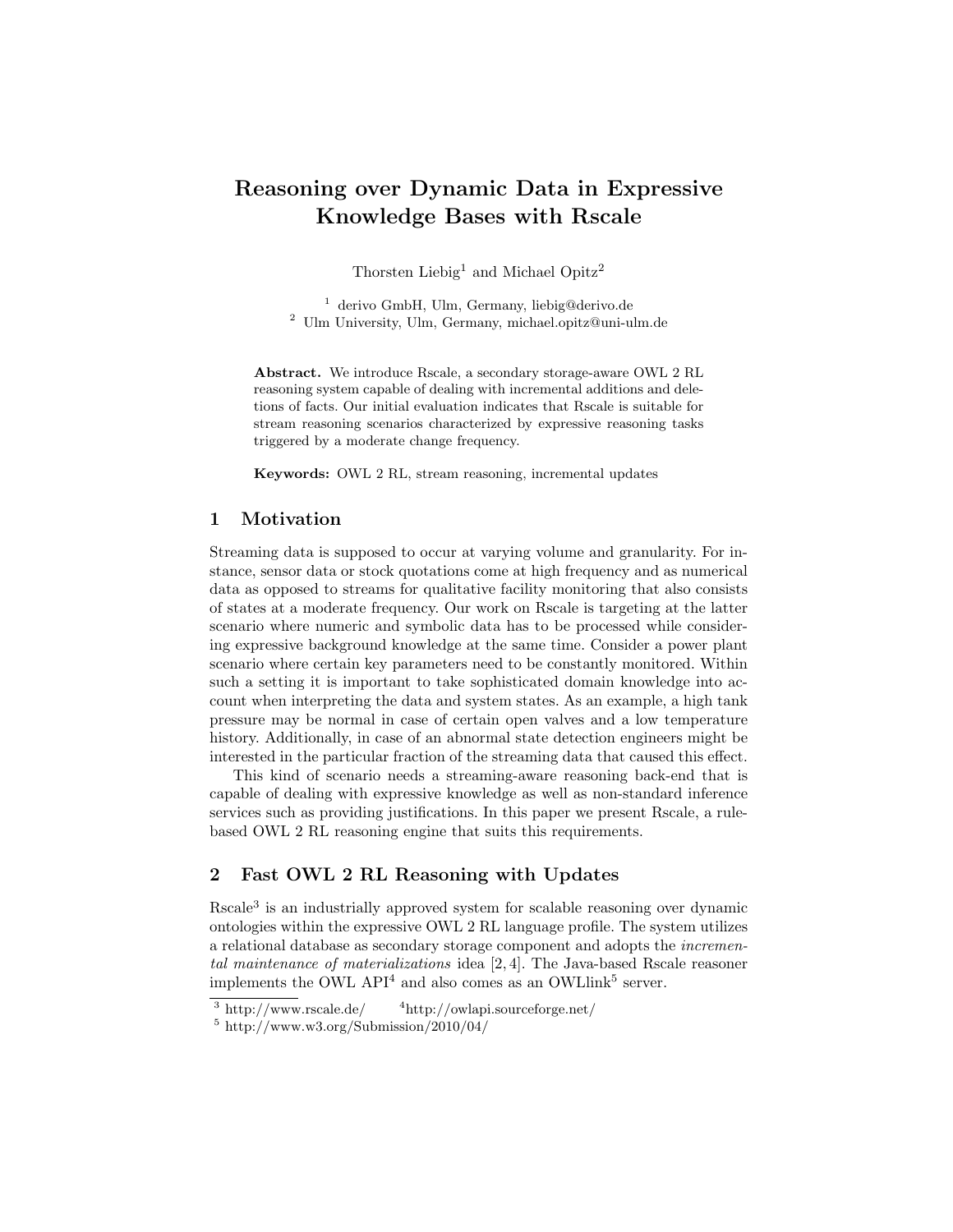

Fig. 1. Reasoning procedure of Rscale

The system design is different from a triplestore in that it abstracts from the triple storage model and applies a meta modeling approach inspired from our previous work [5] and maintains dedicated storage schemas for the various RL statements such as SubClassOf, ObjectPropertyDomain, ClassAssertion, etc.

Rscale implements the complete set of OWL 2 RL rules [3] which are known to be sound and complete under Direct Semantics for OWL 2 RL ABox inference tasks. The system incorporates a set of optimizations such as delta iteration and rule triggers.

Figure 1 illustrates the basic reasoning procedure. After initial storing of the ontology in its corresponding base tables  $T_1, ..., T_n$  the rule engine triggers the applicable rules  $R_1, ..., R_m$  as SQL queries for execution at the DB back-end. The execution results are written in delta tables  $\Delta T_i$ . The subsequent alignment and merge phase will prune all already asserted base table facts from each delta table. The resulting deltas are the rule trigger for the next round and are finally added to the base tables as the inferred fact of the first round. These two-phase rounds are repeated until all delta tables are empty after alignment with the base tables (i.e. there are no new inferences).

In case of incremental additions Rscale writes new statements into new delta tables and re-activates its rule execution mechanism to materialize all successive inferences. A history table (H) optionally keeps book of all consequence dependencies and is updated after each processing round. This allows to prune all direct and indirect consequences of a deleted fact for efficient retraction. When deleting a statement the history table is used to identify the derived facts from the deleted sources. All derived facts will then be removed from the corresponding base tables. A triggering mechanism will then activate all those rules which populate these tables to re-establish those deleted consequences that are also inferable from the remaining facts. The history also provides justification for inferences in terms of streaming facts and background axioms.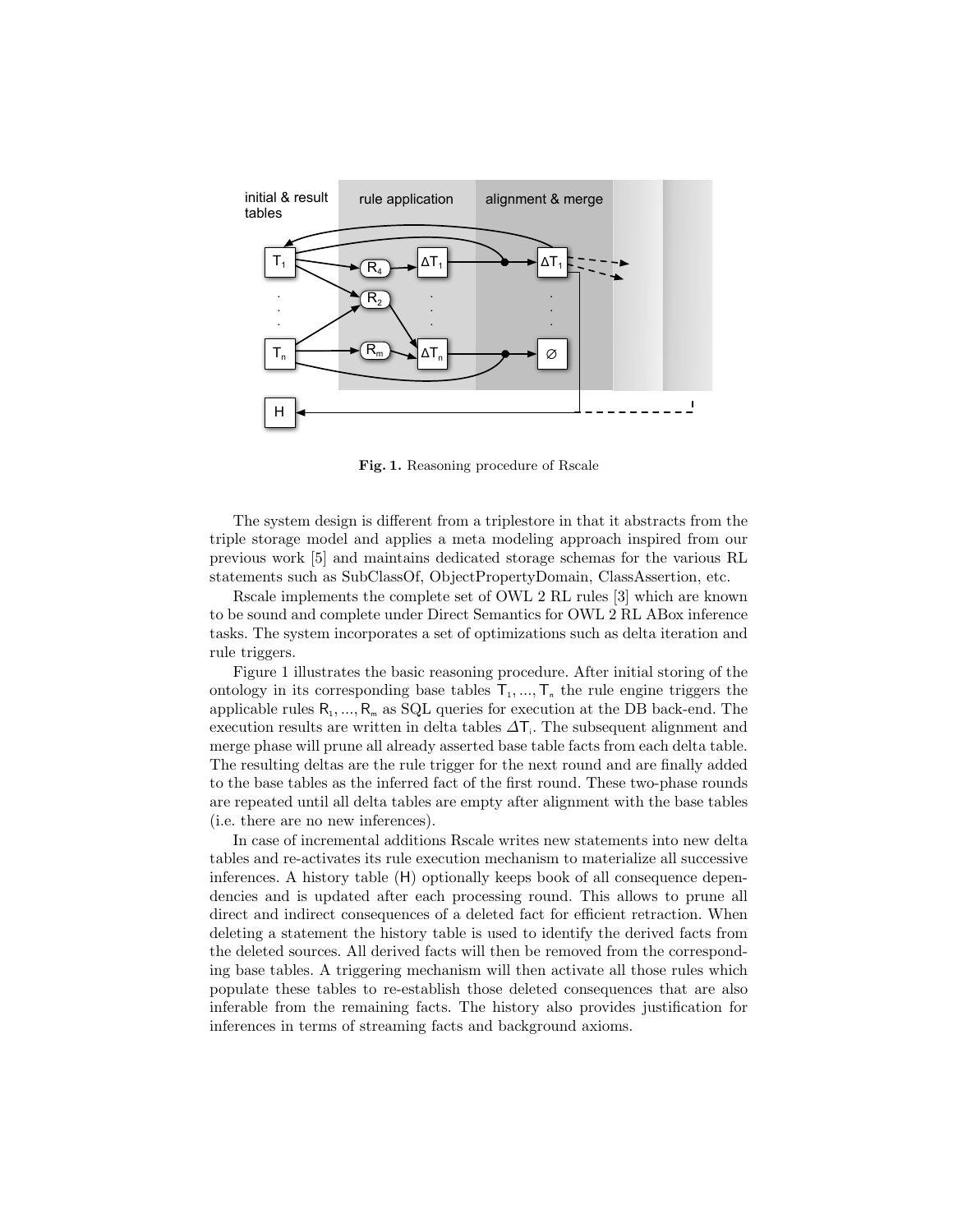

Fig. 2. Timings of streaming scenario (left) and precomputation of inferences (right)

#### 3 Evaluation

Our evaluation aims at providing some performance data from available OWL 2 RL reasoning systems within a streaming setting of sequentially KB updates and queries. According to our focussed scenario we assume an OWL 2 RL TBox, a medium sized ABox and mostly ABox changes

Potential benchmark candidates are dedicated OWL 2 RL reasoning systems, such as OREL<sup>6</sup>, DLEJena<sup>7</sup>, Elly<sup>8</sup>, or BaseVisor<sup>9</sup>. Surprisingly, non of these systems could be used for our evaluation. OREL, DLEJena, and Elly were not able to load and process our initial KB's within 10 minutes and 1 GB of RAM. BaseVisor could, but we could not manage to run incremental updates with this system. Therefore, we had to switch to more expressive, main memory reasoning systems such as  $FaCT++ 1.5.2^{10}$ , HermiT  $1.3.4^{11}$ , and Pellet  $2.2.2^{12}$ .

The KB for our spot test was a  $\mathcal{ALCHOIF}$  RL ontology with 117 classes, 93 object properties, and 1259 individuals. The test procedure was made of a set of simple queries, successive ABox assertions (object property assertion), a TBox change (subClassOf removal and addition), and successive ABox removals (all in all 22 change-query cycles). The test was carried out on a standard Core2Duo Linux computer. The left hand side of Figure 2 shows the timing results divided into fixed processing time (below the dark zero line) and variable processing time caused by the consecutive queries and updates (above zero line). Since Rscale is an incremental materialization approach it does most of the work just once, namely when precomputing the ontology after loading. Consequently, updates require some incremental maintenance whereas querying time is negligible and just consist of DB lookups. The corresponding times for Pellet and HermiT utilize a non-buffering, non-precomputing mode, where reasoners can use their own minimal effort strategy. Figure 2 shows that they require more time on queries because they have to compute results in an on-demand fashion ( $FaCT++$ 

 $6 \text{ http://code.google.com/p/orel/} \qquad \frac{7 \text{http://lpis.csd.auth.gr/systems/DLEJena/}}{}$ 

<sup>8</sup> http://elly.sourceforge.net/ <sup>9</sup>http://www.vistology.com/basevisor/basevisor.html

<sup>&</sup>lt;sup>10</sup> http://code.google.com/p/factplusplus/  $11$ http://www.hermit-reasoner.com/

<sup>12</sup> http://clarkparsia.com/pellet